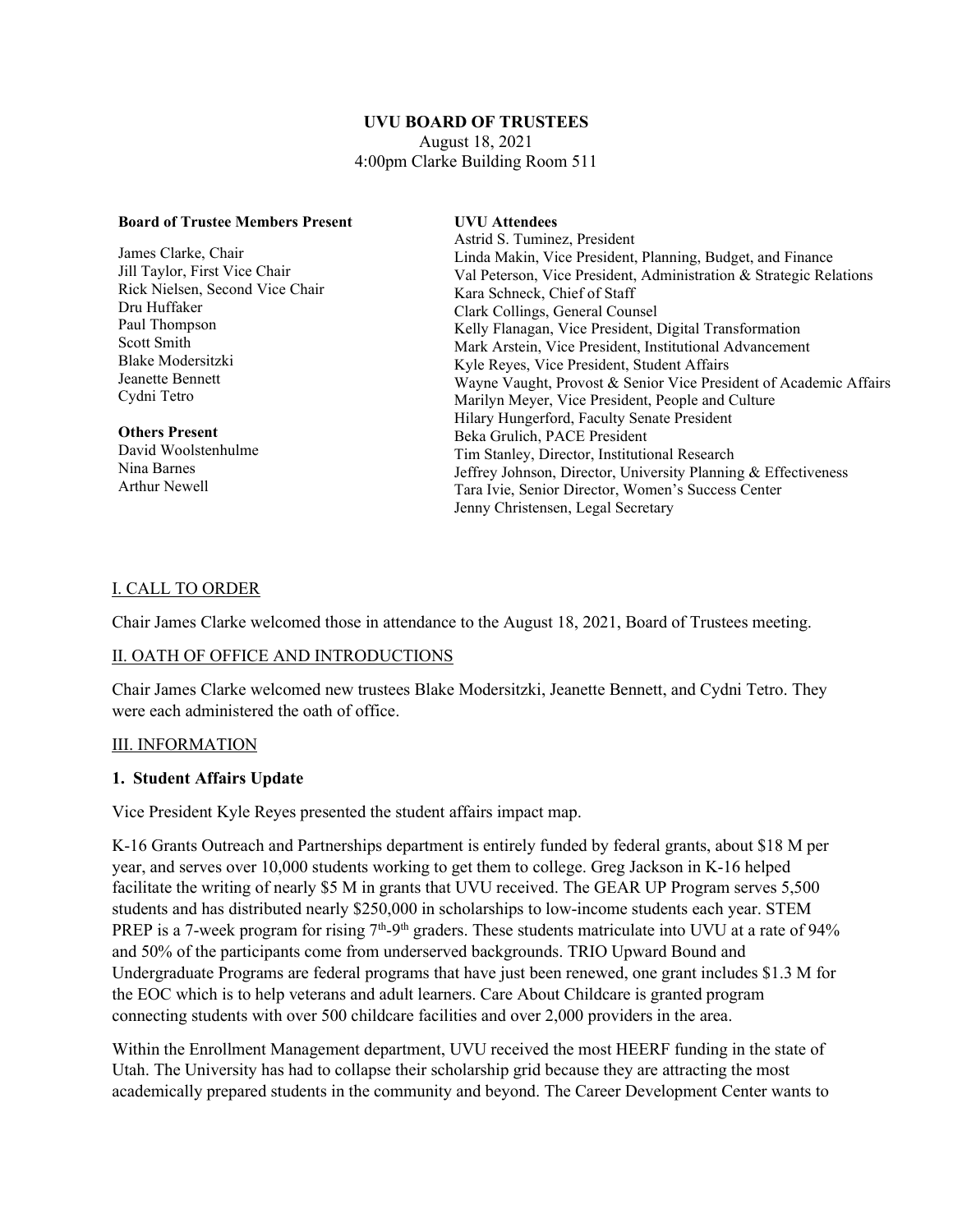make career connections from the moment students are recruited. The University has jump start orientations, freshman convocation, and a reading program with President Tuminez. UVU has 8 retention mentors assigned to call students who haven't checked in for a while. The First Year Advising Center meets with about 4,500 incoming freshman each year.

Student Development, Health and Wellbeing is considered the fun division. Housing has contracts with 9 housing units with resident community leaders. The Reflection Center is interfaith, engaging with 30 denominations from different faith communities. Student Health Services has all services within one shop and can quickly triage where the student needs to go. The waitlist percentage has been reduced from 74% to 26% over the last two years. Teletherapy has had no wait time for group therapy and crisis intervention. 92% of students surveyed said that Student Health Services helped them to stay in school. There is a food pantry at the Center for Social Impact which helps to feed students. Student Conduct meets with over 800 students to resolve conflict issues. The CARE Task Force has distributed \$80,000 in emergency funding. Campus Recreation includes the Outdoor Adventure Center, club sports, and intramurals. UVU data suggests that students that attend the Student Life and Wellness Center and engage 20x or more in a year, are retained at a 3% higher rate.

The final department Vice President Reyes highlighted was Inclusive Excellence. He echoed President's statement, "come as you are", bring what you have and let UVU add to it. He highlighted the services that show inclusive excellence, which are the Women's Success Center, First-Generation Student Success Center, Veterans Success Center, Multicultural Student Services, International Student Services, and Accessibility Services.

# IV. ACTION

## **1. Approval of UVU's Five Year Performance Funding Goals**

Vice President Linda Makin addressed performance funding goals. The Commissioner's office and Board of Higher Education has adopted a strategic plan. As part of that plan, they have identified 3 attainment goals: access, timely completion, and high yield awards. Under each of those goals, UVU has set further goals for all students and for underrepresented students. UVU has been given the assignment by the end of the month to identify their five-year goals in each of those areas. Data has been collected, underrepresented populations have been identified, and the University has set a goal that 11.42% of 2024 Utah high school graduates and 8.14% of 2024 underrepresented Utah high school graduates will come to UVU within 3 years of graduating high school. It is essential to capture the graduates as soon as possible.

Trustee Blake Modersitzki motioned to approve UVU's Five Year Performance Funding Goals as presented. Trustee Paul Thompson seconded. The motion carried without opposition.

#### **2. Approval of Research Institute at the Women's Success Center**

Vice President Kyle Reyes addressed the Research Institute at the Women's Success Center. This institute is a collaboration between Academic Affairs and Student Affairs, where there is an imbedded research institute housed within a center that focuses on student services and outreach.

Dr. Tara Ivie discussed the importance of the Research Institute. Female enrollment has increased from 43% to 48%. Utah has historically low women's college enrollment and graduation rates and has one of the lowest female proportions for faculty. Building the research institute allows them to have a multidisciplinary collaborative environment that gives focus to female faculty work and any women's related issues. It provides opportunities for students to engage in higher practices with those faculty. The model embeds a tenured, full-time faculty member as the academic director in the institute. UVU has secured a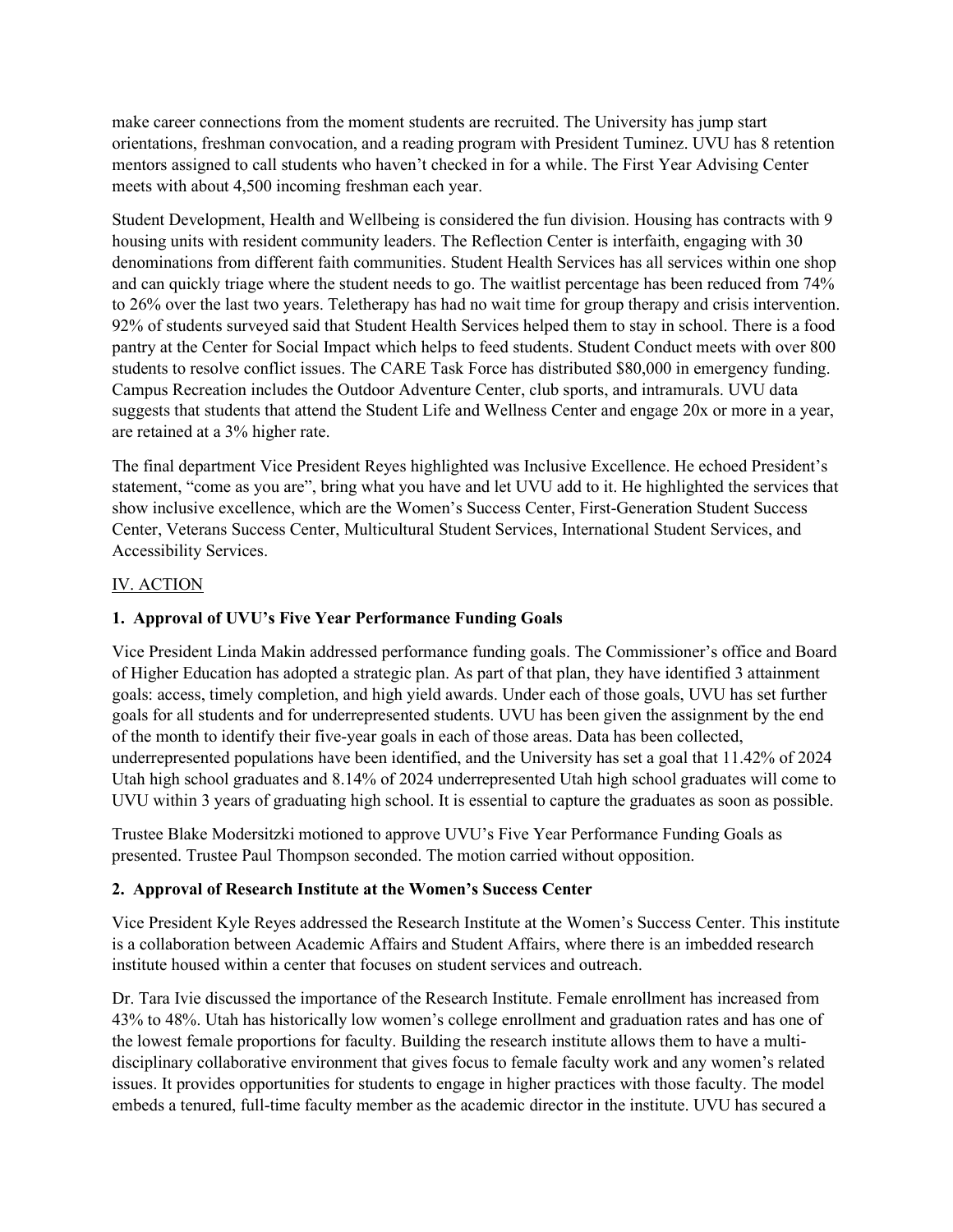full faculty council. If the University wants to keep women on campus, they must provide an environment that supports them. The research institute will elevate the work that they've done.

Trustee Jeanette Bennett motioned to approve the Research Institute at the Women's Success Center as presented. Trustee Dru Huffaker seconded. The motion carried without opposition.

# **3. Program Approvals**

Vice President Wayne Vaught discussed the process of creating, modifying, and deleting programs. He addressed the programs on the agenda for approval, which included: Deletion of the IS emphases, Graduate Certificate of Applied Behavior Analysis, Minor in Military Science, Graduate Certificate in Marketing, Graduate Certificate in Healthcare Management, Graduate Certificate in Finance, Graduate Certificate in Technology Management, AAS in Collision Repair Technology (modification and the deletion emphases), Diploma in Collision Repair Technology (deletion of full diploma and both its emphases), CP in Professional Kitchen, CP in Entry Kitchen, CP in Baking and Pastry, CP in Administrative Support, Minor in Homeland Security, Minor in Forensic Science Deletion, AS in Health Sciences Deletion, Minor in Ethnic Studies, Minor in Cognitive Neuroscience, AA/AS Behavioral Science Deletion, BA/BS English Modification, AA/BA Theatre Studies Name Change, CC in Integrated College and Community Studies, CP in Personal Development and Professional Advancement, Graduate Certificate in Management, Deletion of MBA Emphases and Modification of MBA, AAS and BFA in Entertainment Design, BS in International Business, BAS in Transportation Technologies, CP in Collaborative Piano-Chamber Music, CP in Collaborative Piano-Vocal Coaching and CP in Piano Pedagogy. Trustee Cydni Tetro motioned to approve the programs as presented. Trustee Scott Smith seconded. The motion carried without opposition.

# V. CONSENT CALENDAR

Trustee Rick Nielsen motioned to approve the consent agenda which included the Minutes of the June 24, 2021 Board Meeting, and the May and June 2021 Investment Reports. Trustee Jill Taylor seconded. The motion carried without opposition.

# VI. INFORMATION AGENDA (continued)

# **5. President's Report**

President Astrid Tuminez began her report by highlighting that Utah Valley University is celebrating its 80th year and a campaign is in the works to tell the story of UVU and where they are going. Enrollment across the country is down 3%. Despite the pandemic, enrollment at UVU has held up well. Enrollment for fall is at 29,714, which does not include high school concurrent enrollment. The University has 84 new faculty members, 55 of them are tenure-track. Four of UVU's students became fellows in Station 1 during the summer, they received 34 hours of leadership training, 100 hours of STEM instruction, and 270 hours with start-ups in the Boston innovation zone. UVU has a new Physician Assistant program. This program can feed into schools of medicine and the first cohort will begin in January. The University received \$1 M in funding for a civics initiative, which is now fully in place and operational. There are three components to the initiative, curriculum development at UVU, outreach to the community through seminars, and working with K12. Three of the University's faculty members received a \$1.5 M grant from the National Science Foundation for BE-TEC, teaching students to be excellent in technology and engineering. The 15<sup>th</sup> Annual Governor's Native American Summit was recently held at UVU. There are 8 Native American tribes in the state of Utah, but the numbers are low for graduation and retention. The University is looking into what they can do to better serve the Native American population. Intermountain Health Care is sponsoring a Mental Health Services Awareness Summit. UVU has received their second round of funding for the Learn and Work program in Utah for reskilling and upskilling. Upcoming events